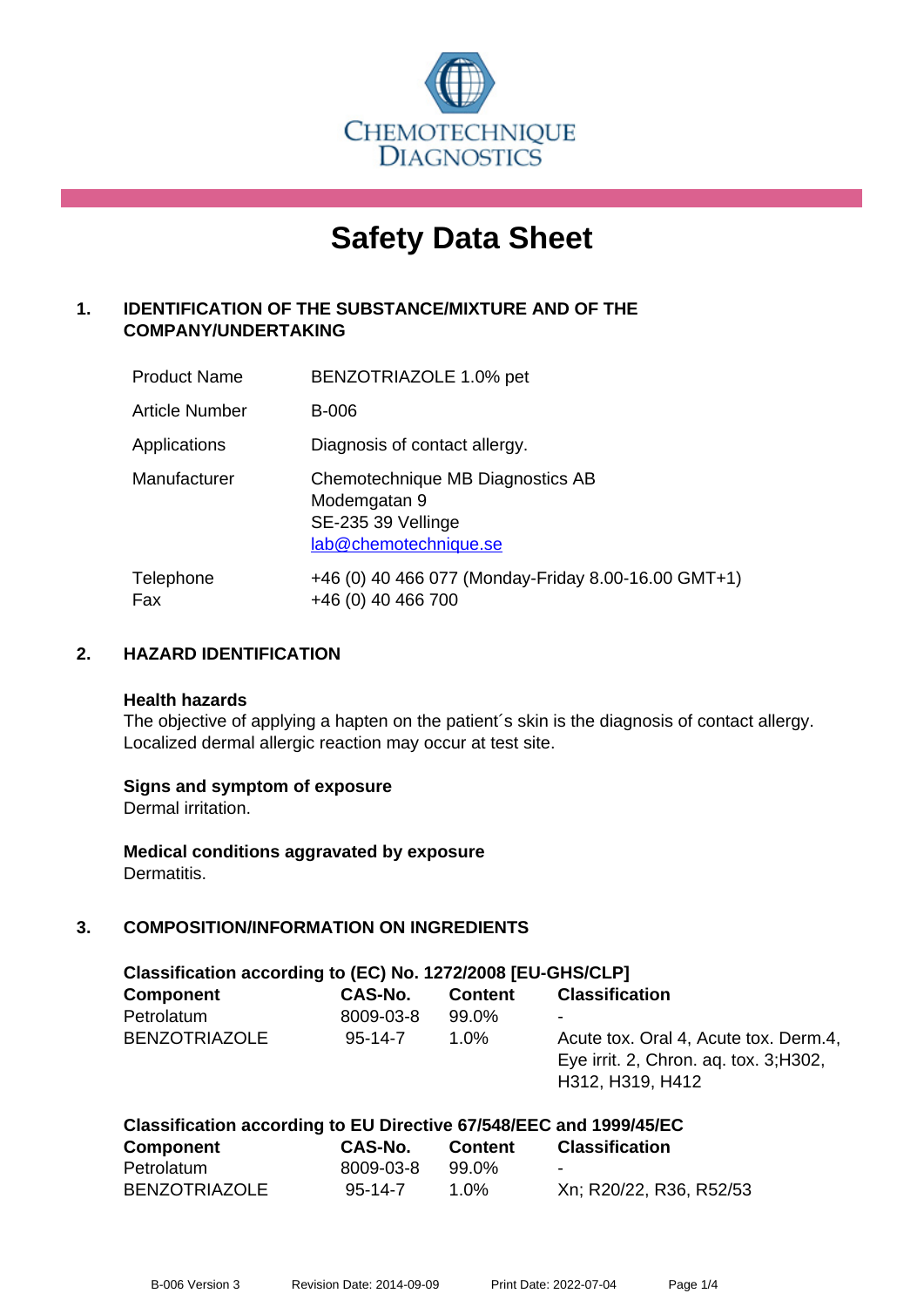## **4. FIRST AID MEASURES**

## **Emergency and first aid procedures**

Obtain medical attention.

# **5. FIRE-FIGHTING MEASURES\***

#### **Suitable extinguish media**

CO2, powder or water spray. Fight larger fires with water spray or alcohol resistant foam.

# **For safety reasons unsuitable extinguishing agents**

Water with full jet.

## **Special protective equipment for fire-fighters**

Wear self-contained respiratory protective device. Wear fully protective suit.

\*Data is shown for petrolatum only

# **6. ACCIDENTAL RELEASES MEASURES**

**Steps to be taken if material is released or spilled** Contain and place in a closed container.

# **7. HANDLING AND STORAGE**

**Precautions to be taken in handling and storage** Store dark at 5-8°C. Avoid extended exposure to light. FOR EXTERNAL USE ONLY.

# **8. EXPOSURE CONTROLS/PERSONAL PROTECTION**

**Respiratory protection** Not required.

**Ventilation** Local exhaust.

**Protective gloves** Disposal gloves.

#### **Eye protection** Not required with normal use.

## **Work/Hygienic practices**

Wash hands after each use.

## **9. PHYSICAL AND CHEMICAL PROPERTIES**

Odour **Odourless** 

Appearance Ivory White Semi-solid

Melting point\* 50-55° C Flash point\*  $>100^{\circ}$ C

Boiling point\* No data available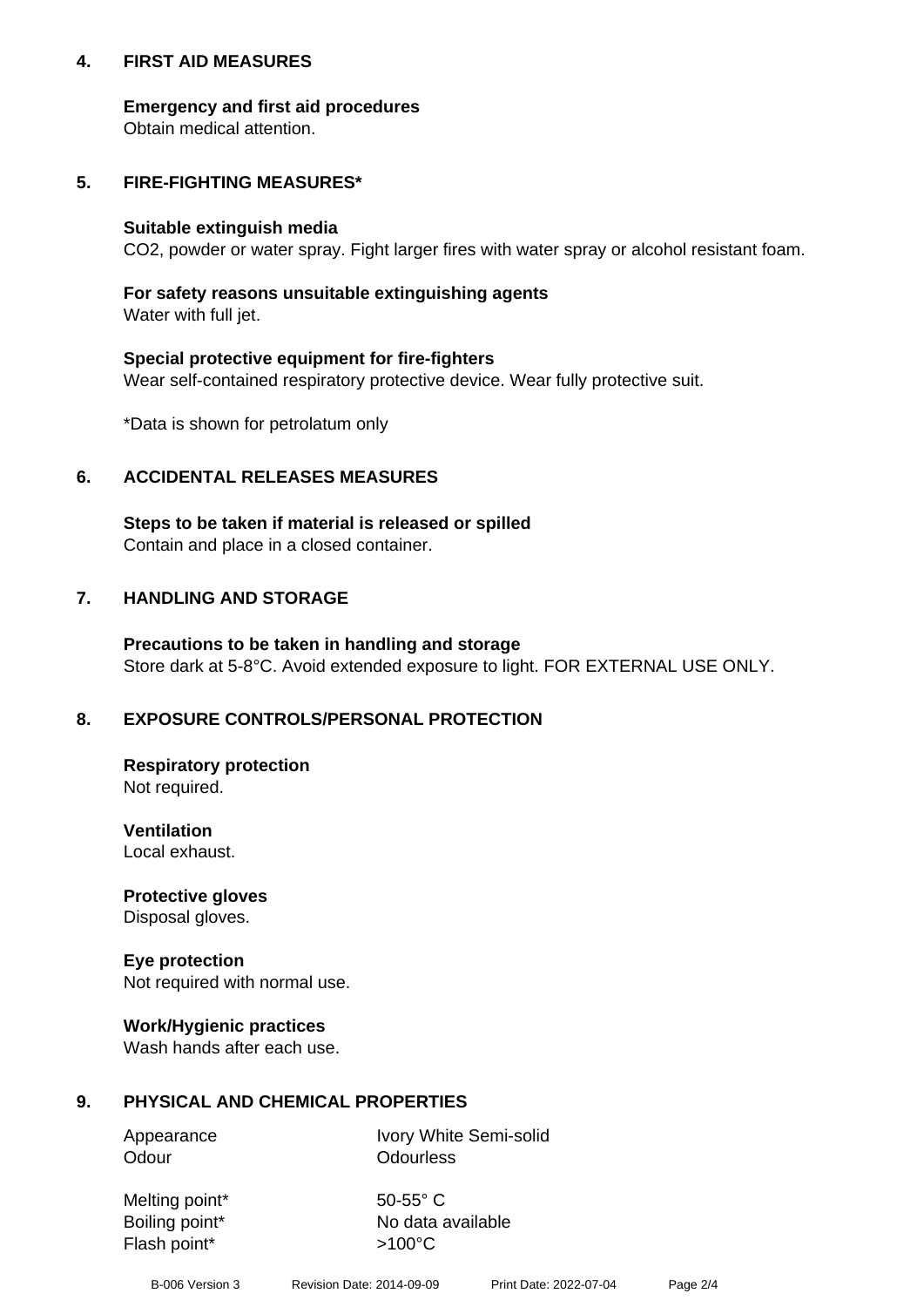Density\* No data available. Solubility in/Miscibility with Water\*

Self ignition\* Product does not self ignite. Danger of explosion\* Product does not present an explosion hazard. Insoluble

\*Data is shown for petrolatum only

# **10. STABILITY AND REACTIVITY**

#### **Incompability**

May react with strong oxidizing agents.

#### **Stability**

Stable at recommended storage conditions.

#### **Hazardous byproducts**

Combustion may generate CO, CO2 and other oxides.

**Hazardous polymerization**

Will not occur.

## **11. TOXICOLOGICAL INFORMATION**

No data available.

#### **12. ECOLOGICAL INFORMATION**

No data available.

## **13. DISPOSAL CONSIDERATIONS**

#### **Waste disposal method**

Comply with federal, state/provincial and local regulation.

#### **14. TRANSPORT INFORMATION**

Not dangerous goods.

## **15. REGULATORY INFORMATION**

The classification is according to the latest editions of the EU lists, and extended by company and literature data.

#### **16. OTHER INFORMATION**

#### **Text of H-statements and R-phrases mentioned in Section 3**

| Acute tox. Oral 4  |                           | Acute toxicity, Oral (Category 4)     |          |  |
|--------------------|---------------------------|---------------------------------------|----------|--|
| Acute tox. Derm. 4 |                           | Acute toxicity, Dermal (Category 4)   |          |  |
| Eye irrit. 2       |                           | Eye irritation (Category 2)           |          |  |
| Chron. ag. tox. 3  |                           | Chronic aquatic toxicity (Category 3) |          |  |
| B-006 Version 3    | Revision Date: 2014-09-09 | Print Date: 2022-07-04                | Page 3/4 |  |